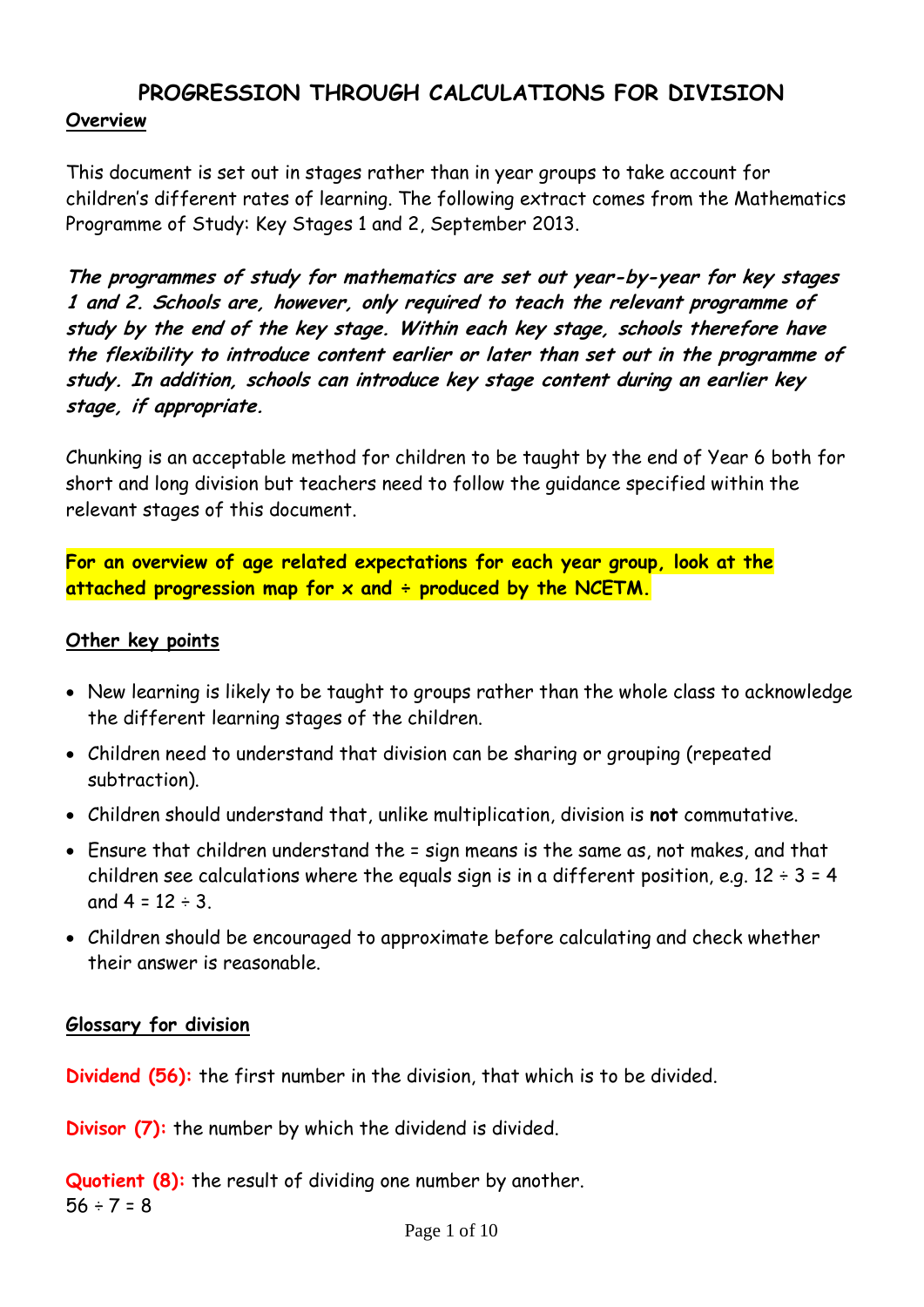## **STAGE 1**

Children are encouraged to develop a mental picture of the number system in their heads to use for calculation. They should experience practical calculation opportunities involving equal groups and sharing items using a wide variety of equipment, e.g. small world play, role play, counters, cubes etc. They develop ways of recording calculations using pictures, etc.



## **STAGE 2**

In problem solving contexts, children will use practical equipment to share out objects equally and to group objects to represent division.

Children will develop their understanding of division and use jottings to support calculation

#### **Sharing equally**

#### $6 ÷ 3 = 2$

There are 3 children and 6 cakes. How many can they each have, if I share them out equally?



Children should find the answer by counting how many cakes **1 child** has got.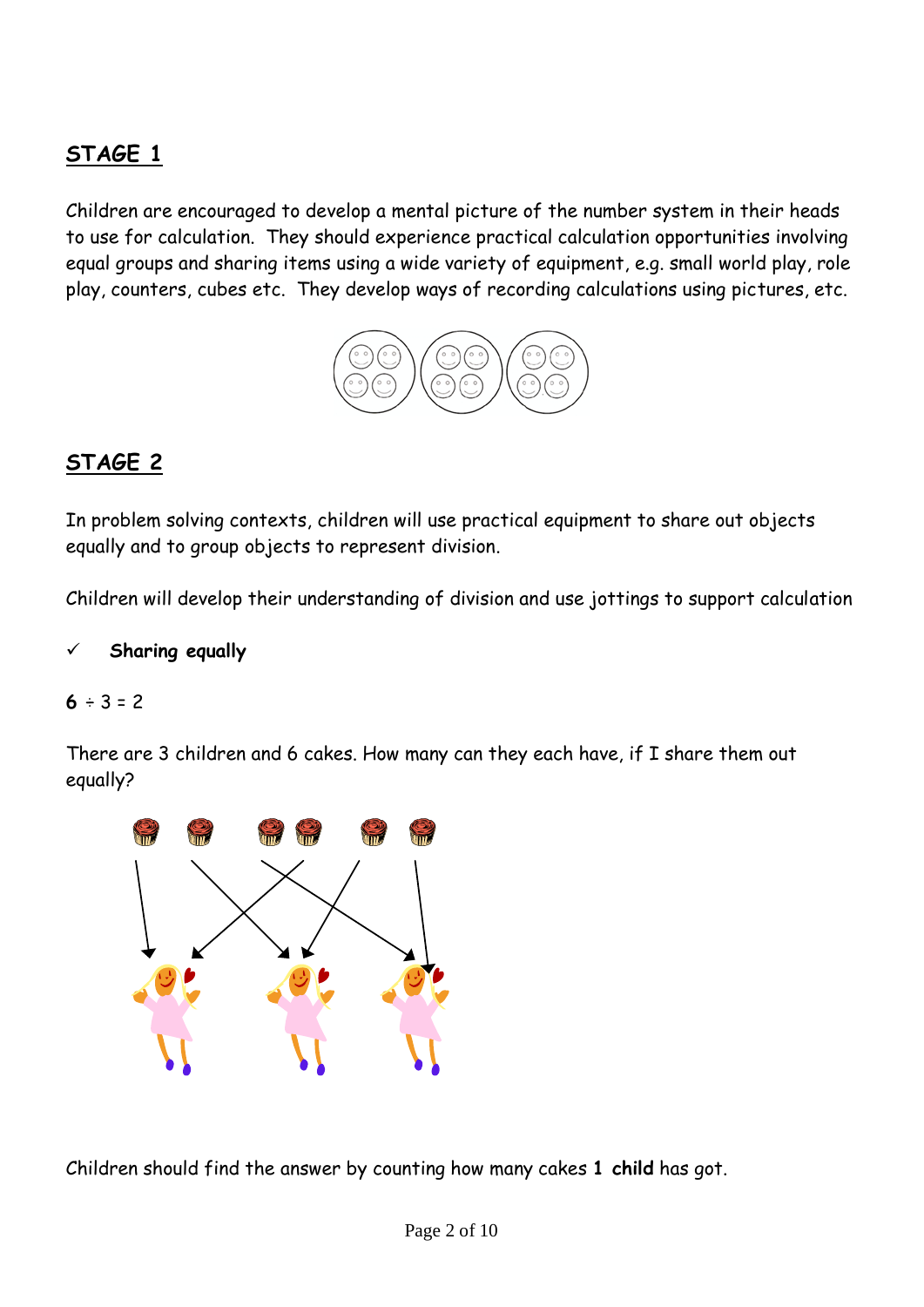#### **Grouping**

There are 6 cakes. How many children can have 3 cakes each?

 $6 ÷ 3 = 2$ 



Children should find the answer by counting how many groups of 3 there are.

## **STAGE 3**

Children will utilise practical equipment to represent division calculations as grouping (repeated subtraction) and use jottings to support their calculation, e.g.

 $12 \div 3 =$ 



Children need to understand that this calculation reads as 'How many groups of 3 are there in 12?'

**Repeated subtraction using bead bar builds on the grouping model**

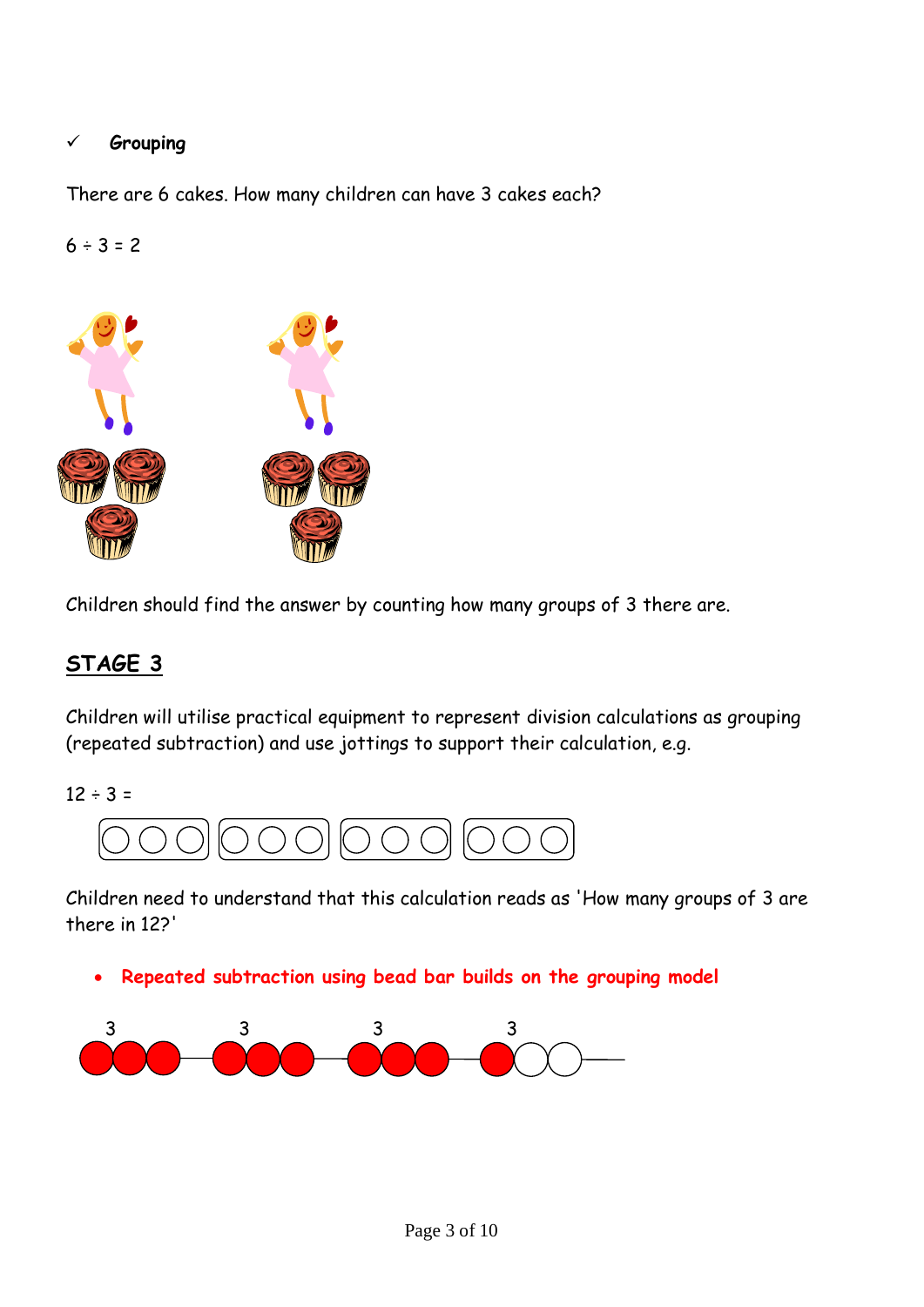Children should also move onto calculations involving remainders.

 $13 \div 4 =$ 



 $13 \div 4 = 3$  remainder 1

## **STAGE 4**

Ensure that the emphasis in Y3 is on grouping rather than sharing.

**Repeated subtraction using a number line builds on the grouping model.** 

 $12 \div 3 = 4$ 



Initially start with grouping on a numbered number line.

**Numicon is a fantastic resource to use for grouping. The image below shows how the grouping method has been used by a child to answer the calculation 20 ÷ 4 =**

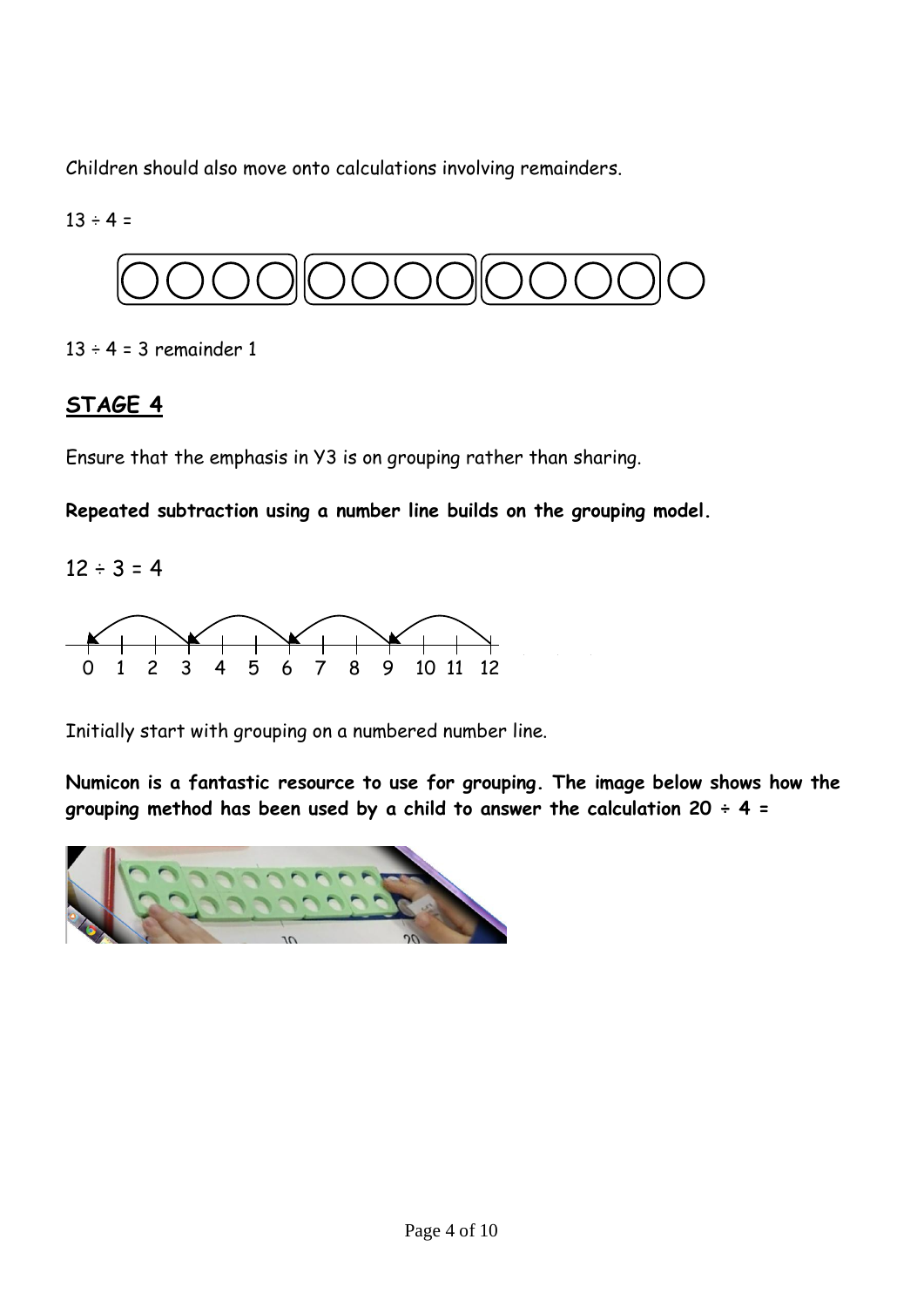### **STAGE 5**

Children will continue to use grouping (repeated subtraction) to represent their calculations, answering questions such as:

 $24 \div 2 =$ 

or

There are 24 cupcakes, how many people can have 2 cupcakes each?



This should also be modelled alongside a number line to emphasise that grouping is repeated subtraction.



Children should also move onto calculations involving remainders.

 $13 \div 4 = 3 \text{ r } 1$ 

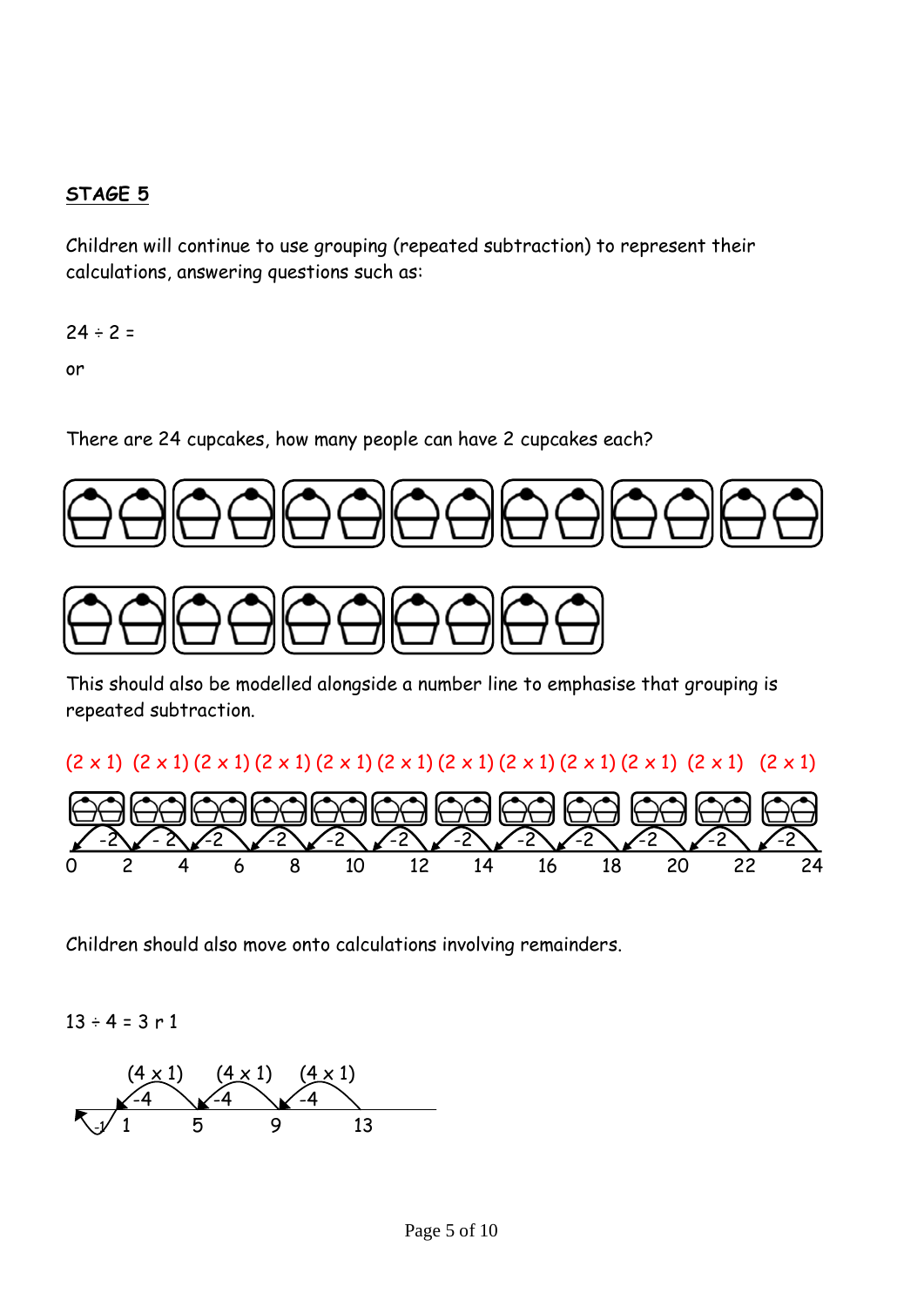## **STAGE 6**

Children will develop their use of repeated subtraction to be able to subtract multiples of the divisor. Initially, these should be multiples of 10s, 5s, 2s and 1s – numbers with which the children are more familiar.

## $72 \div 5 = 14$  r 2



The 4 groups of 5 could then be subtracted in one chunk to make the above method even more efficient.

Numicon can again be used at this stage for children who require it.

### **STAGE 7**

#### **Then onto the vertical 'expanded' method:**  Ξ

Short division TU  $\div$  U is the same idea as taking away multiples or "chunks" of the divisor. Pupils, when confident will not need the number line to support these jottings.

Often a thought bubble can help children to prepare the "chunk" they wish to subtract using doubling and halving strategies etc.

 $84 \div 7$ 

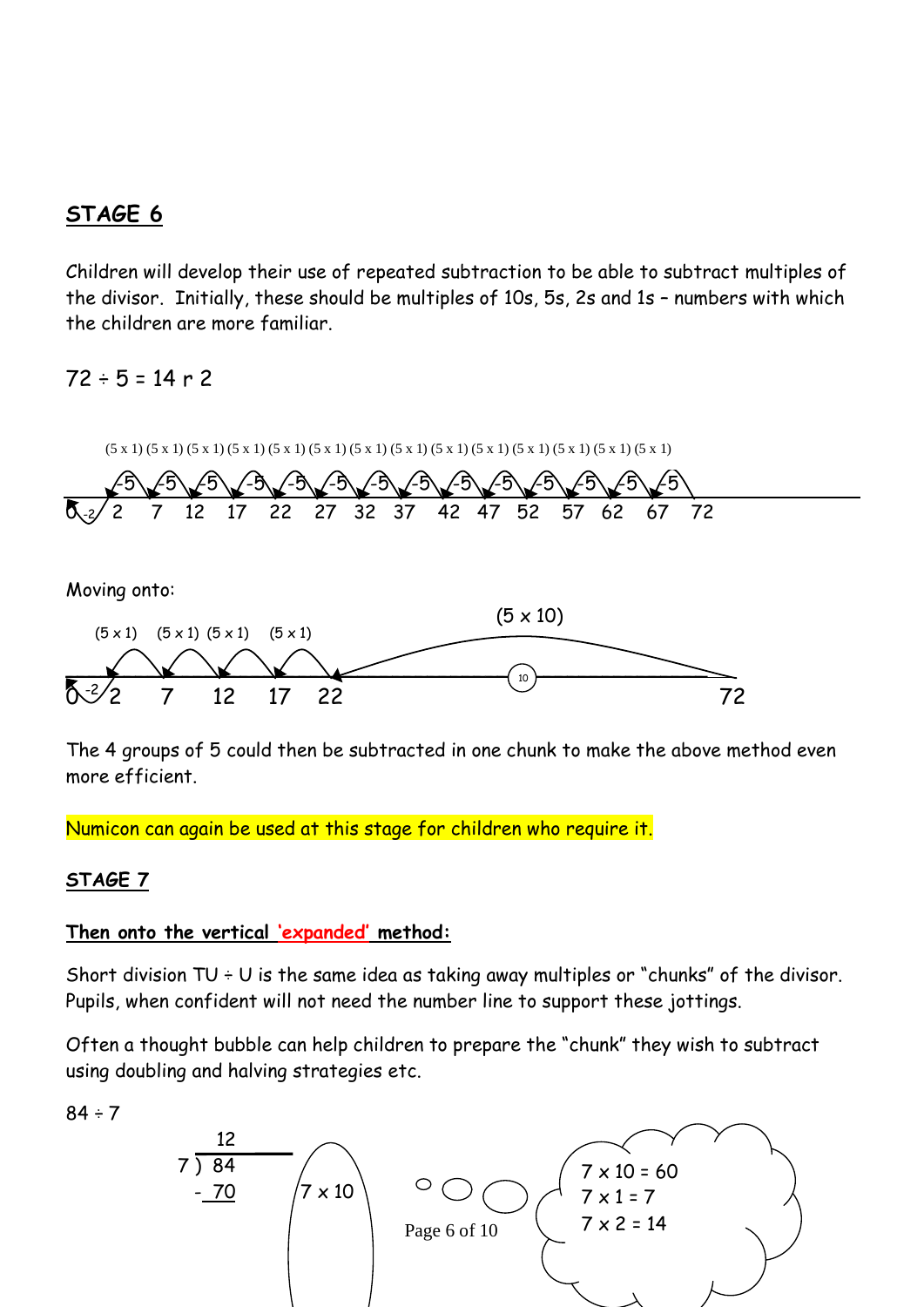$$
\begin{array}{c}\n 14 \\
-14 \\
\hline\n 0\n \end{array}\n \quad 7 \times 2
$$

Answer : 12 **Any remainders should be shown as integers, i.e. 14 remainder 2 or 14 r 2.**

#### **STAGE 8**

'Short' division of  $TU + U$  can be introduced as a more compact recording of the mental method of partitioning, when pupils are secure at stage 7.

The short division method is recorded like this:

$$
\frac{10 + 2}{7 \cdot 70 + 14}
$$

This is then shortened to:

$$
\begin{array}{c}\n 12 \\
\hline\n 7 \overline{\smash)8 \scriptstyle14}\n \end{array}
$$

The carry digit '1' represents the 1 ten that has been exchanged for 10 ones. In the first recording above it is written in front of the 4 to show that 14 is to be divided by 7. In second it is written as a superscript.

The 12 written above the line represents the answer:  $10 + 2$ , or 1 ten and 2 ones.

## **STAGE 9**

**Short division HTU** ÷ **U**

 $196 \div 6$ 



Any remainders should be shown as integers, i.e. 14 remainder 2 or 14 r 2.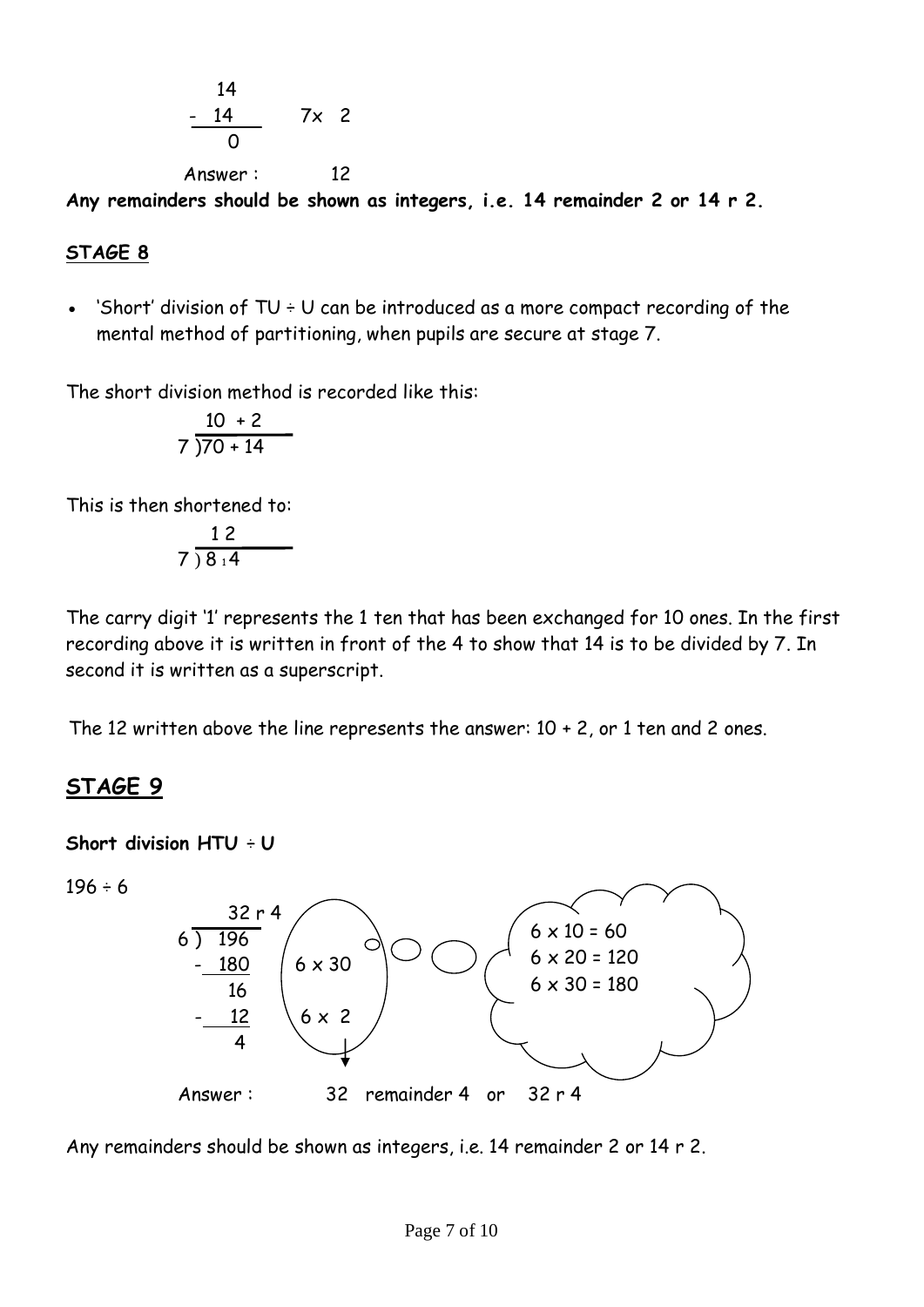Any remainders should be shown as fractions, i.e. if the children were dividing 352 by 6, the answer should be shown as 58  $^4\prime_6$  which could then be written as 58  $^2\prime_3$  in its lowest terms.

## **STAGE 10**

'Short' division of  $HTU \div U$  can be introduced as an alternative, more compact recording, when children are secure at stage 9. No chunking is involved since the links are to partitioning, not repeated subtraction.

The short division method is recorded like this:

$$
3\overline{)290+1}=3\overline{)270+21}
$$

This is then shortened to:

$$
\frac{97}{3\overline{)29^21}}
$$

The carry digit '2' represents the 2 tens that have been exchanged for 20 ones. In the first recording above it is written in front of the 1 to show that a total of 21 ones are to be divided by 3.

The 97 written above the line represents the answer: 90 + 7, or 9 tens and 7 ones.

## **STAGE 11**

Children will continue to use written methods to solve short division TU  $\div$  U and HTU  $\div$  U.

**Long division HTU** ÷ **TU**

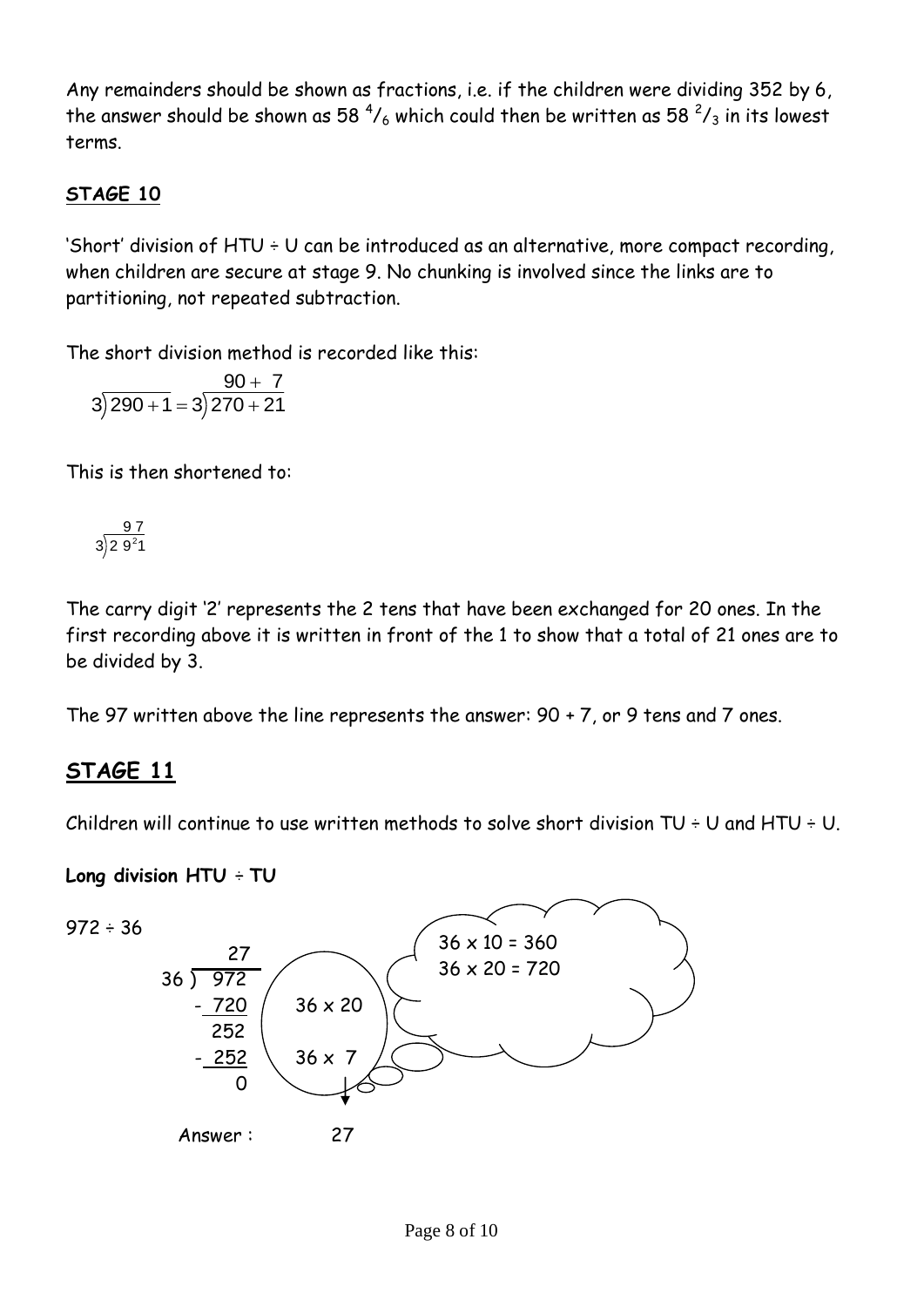Any remainders can be shown as fractions, i.e. if the children were dividing 32 by 10, the answer should be shown as 3  $^2\prime_{10}$  which could then be written as 3  $^1\prime_5$  in it's lowest terms.

**If children are able to able to use the chunking method for long division, as set out above, by the end of Y6 this would be the ideal. The children will not be penalised for using this method during the KS2 SATs from 2016 onwards, providing they don't subtract the same chunk twice or more.**

#### **STAGE 12**

Extend to decimals with up to two decimal places. Children should know that decimal points line up under each other.

 $87.5 \div 7$ 



Pupils may well struggle with the method set out above and the following formal compact method may well be more appropriate for them.

$$
7\overline{)3^{12.5}
$$
\n
$$
x \div x \div x \div x \div x \div x \div x
$$

**By the end of year 6, children will have a range of calculation methods, mental and written. Selection will depend upon the numbers involved.**

**Children should not be made to go onto the next stage if:**